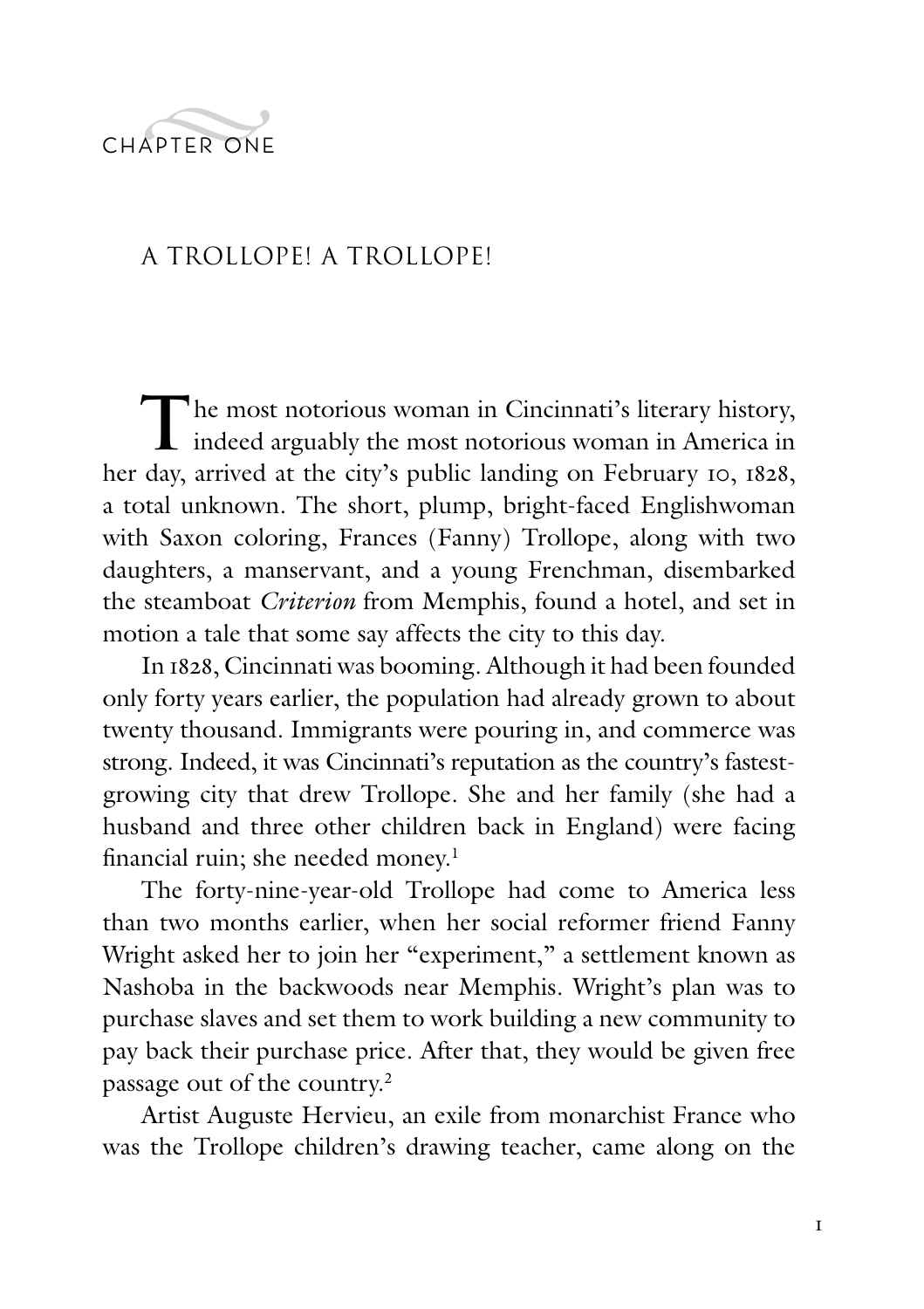

FIGURE LI Fanny Trollope, engraving by Joseph Brown. Cincinnati Museum<br>Center-Cincinnati Historical Society Library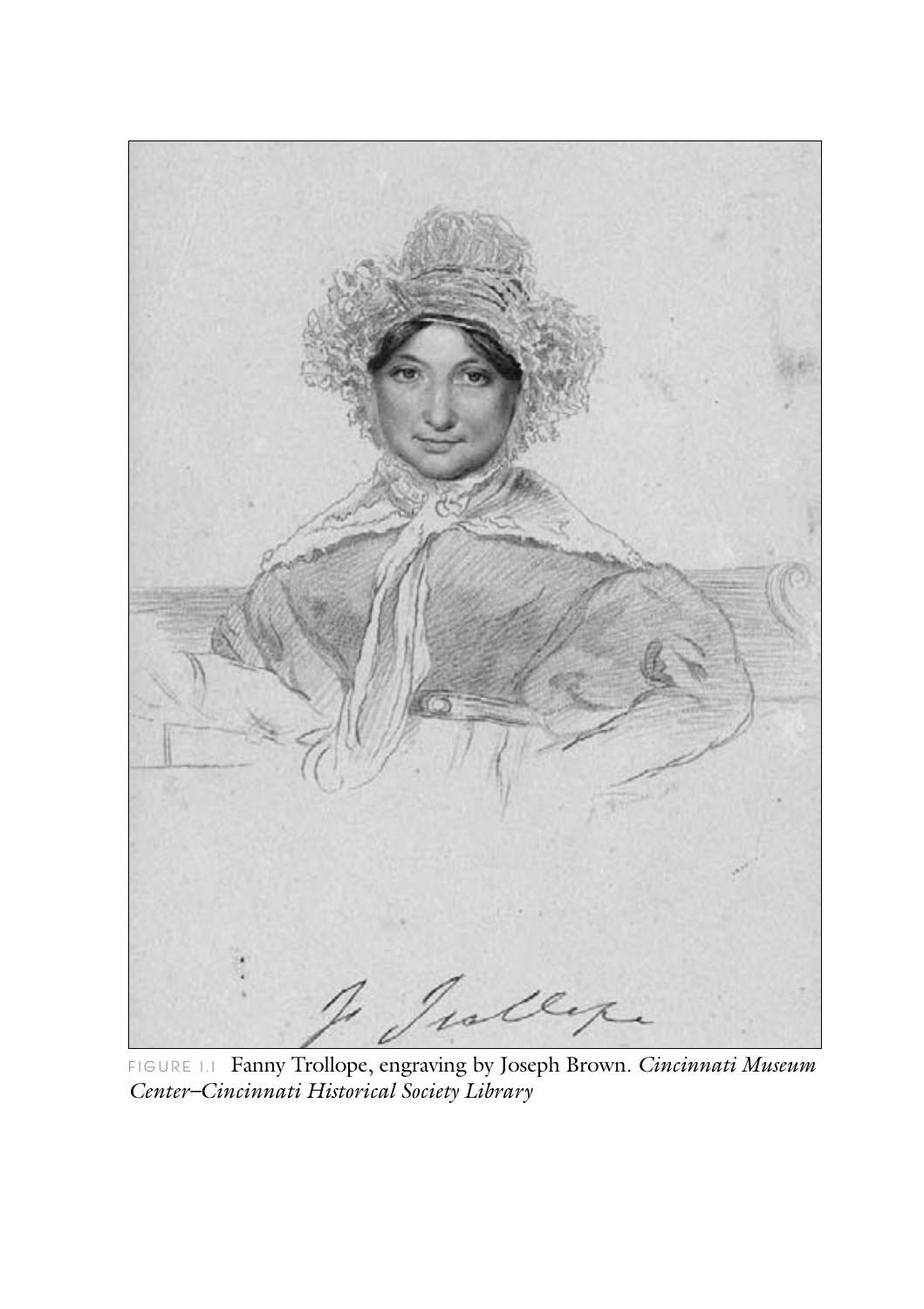American excursion as drawing master for Nashoba. Both he and Trollope, however, were horrified at the primitive conditions they found. They quickly resolved to flee to Cincinnati and appealed to Nashoba for a \$300 loan to make the trip.

Trollope's initial impression of Cincinnati was positive. She described the city in an early letter as a "remote but very pretty nest." The weather was dreary, but "the country beautiful, and wonderful in its rapid progress towards the wealth and the wisdom, the finery and the folly of the Old World; and I like it well," she said.<sup>3</sup> However, there was one unpleasant episode almost immediately: her innkeeper berated her for having the audacity to ask for tea in her room.4

The Trollope party quickly moved out of the hotel into a rented house on Race Street near the center of town.<sup>5</sup> Unfortunately, the new place proved unsatisfactory too. Trollope had failed to notice that there was no drain, pump, or cistern for the house, and no way to dispose of garbage. When she inquired of the landlord what to do about the garbage, he told her to put it in the middle of the road for the hogs, which roamed everywhere. Mrs. Trollope, who had little appreciation for Cincinnati's status as the hog capital of the world, was simply shocked. She grew even more outraged when the hogs nuzzled her hands as she walked about town.<sup>6</sup>

Trollope had sent her sixteen-year-old son Henry to an Indiana school when she left Memphis, but that became a problem as well. The school advertised a work/study program, but there was more work than study, and Henry got ill. Trollope had to borrow money from Hervieu to bring her son to Cincinnati. Soon Hervieu became her complete financial support, because Mr. Trollope did not answer her desperate pleas for money. She frantically searched for a solution, and one of her first ideas was to put Henry, who was by then recovering, to work giving Latin lessons. Mrs. Trollope ran an advertisement in the March 28, 1828, edition of the *Cincinnati Gazette* seeking fifty cents an hour for his services.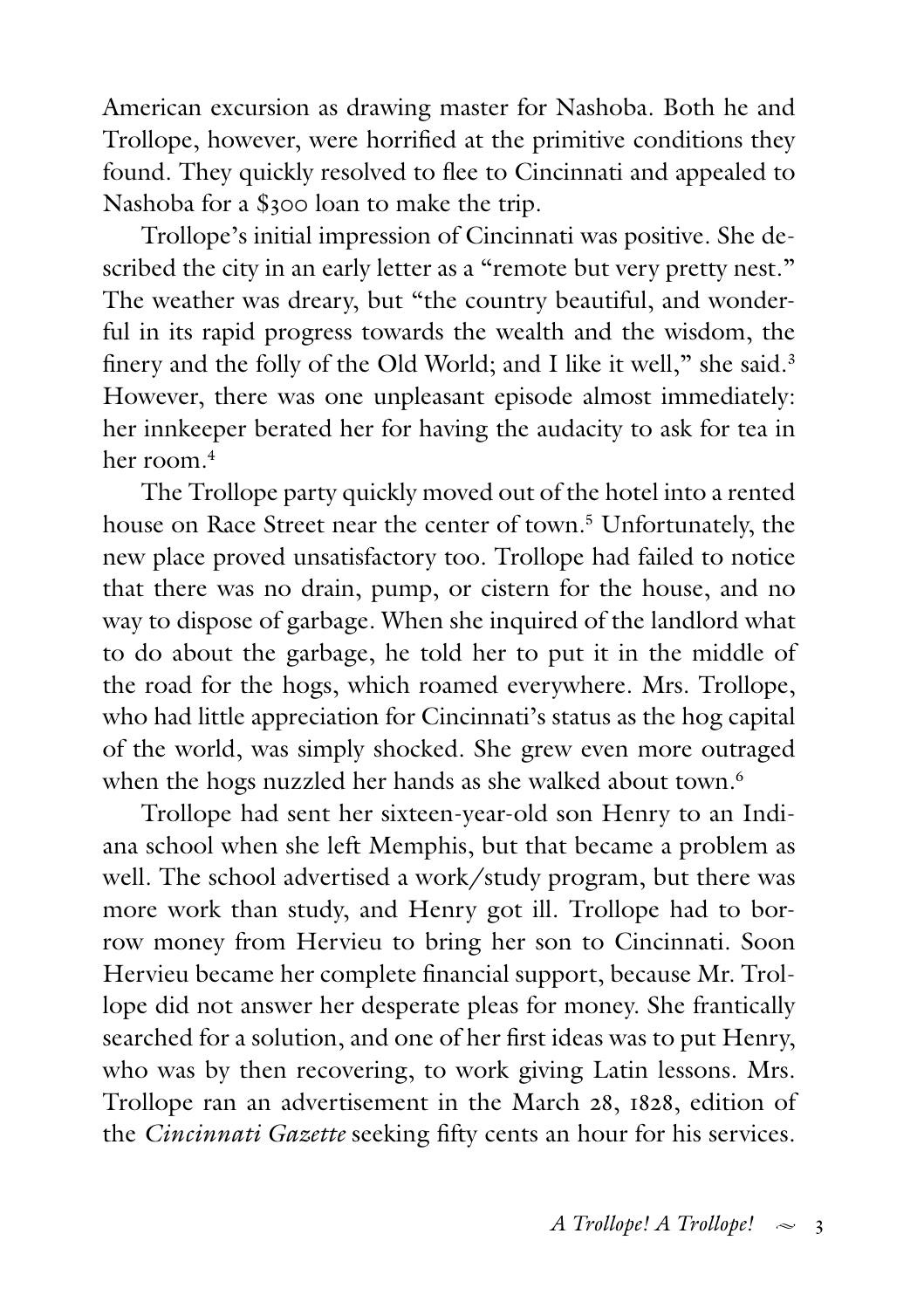Meanwhile, Hervieu started a drawing school and began painting on the side.7

The Trollopes moved once again after Henry joined them, this time to a rented cottage in a community known as Mohawk, about a mile and a half from downtown on the corner of Dunlop Street and McMicken Avenue (until 1870 this was Hamilton Road).<sup>8</sup> According to Fanny's son Tom, who later visited from England, the new place was "a roomy, bright-looking house, built of wood, and all white with the exception of the green Venetian blinds. It stood in its own 'grounds,' but these grounds consisted of a large field, uncultivated save for a few potatoes in one corner of it."9 Known as Gano Lodge, it proved to be a better home for the Trollopes, but problems still plagued them. Hogs, those infernal hogs, were fed and lodged there; then a new slaughterhouse opened nearby, putting dead animals in close proximity to what otherwise would have been pretty streams.

Mrs. Trollope also discovered that her new neighbors tended to drop in without notice, conducting what she considered boorish conversation in displays of "violent intimacy."10

Mrs. Trollope did make a few friends in Cincinnati and was entertained at least a few times. For example, the former proprietor of Egyptian Hall, a London museum, threw a dinner party in her honor in northern Kentucky shortly after her arrival. And she held at least one dinner party herself, entertaining about a hundred guests with theatricals and dancing.11 However, with little money and no local contacts, she was hardly cutting a large figure in Cincinnati society. She had brought no letters of introduction to the city, an oversight that proved grave. She finally requested one from the marquis de Lafayette, who had previously visited Cincinnati and was an acquaintance through Fanny Wright, but his letter failed to arrive in time to help.<sup>12</sup>

One new friend did prove fortuitous. Joseph Dorfeuille, a New Orleans naturalist, was the curator of the Western Museum at the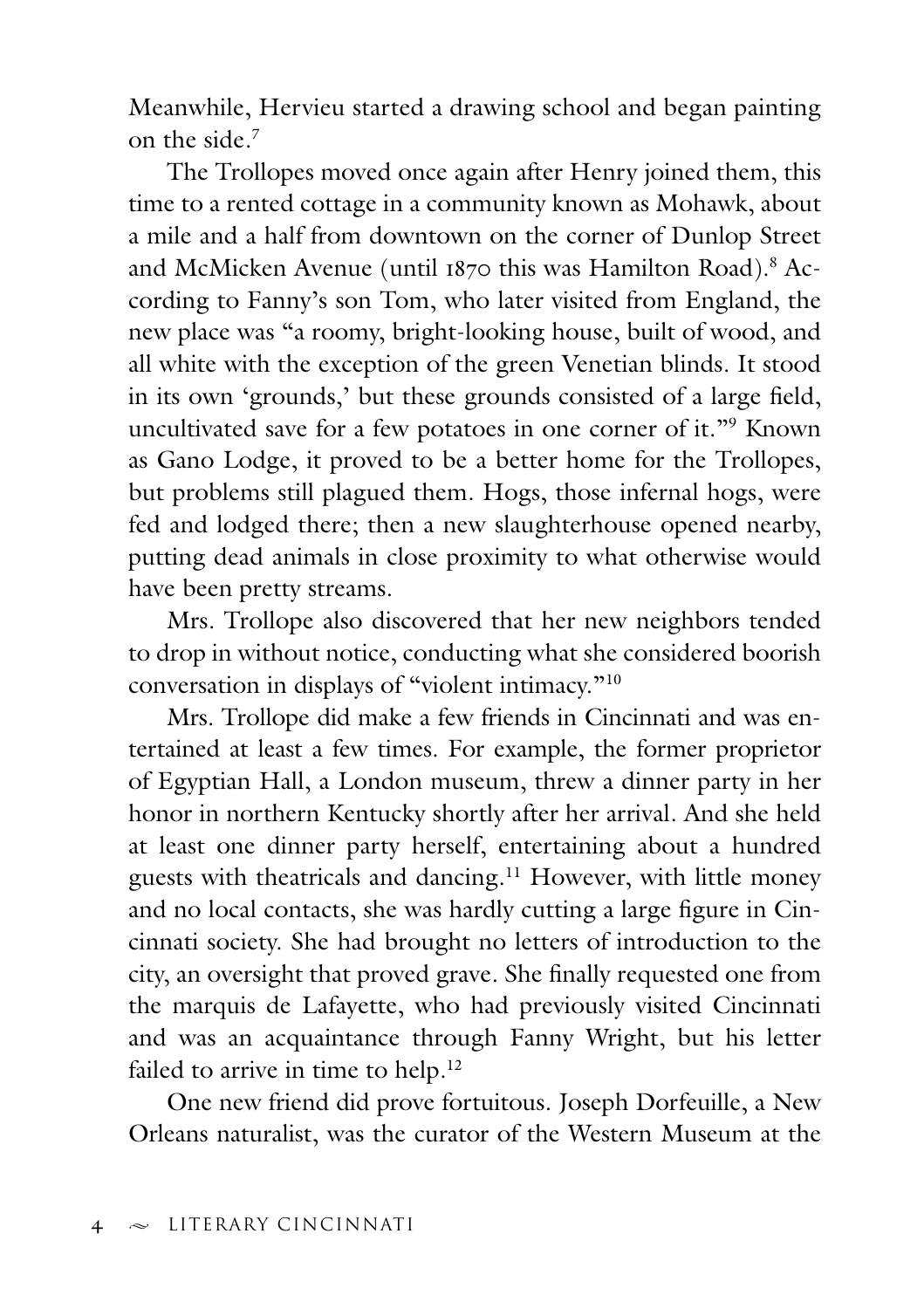corner of Main and Columbia Streets. Filled with objects Cincinnatians found of little interest—Indian artifacts, minerals, and fossils—the museum was attracting few visitors. Dorfeuille ordered wax figures to spur business and hired a young assistant named Hiram Powers to repair those that arrived damaged. Mrs. Trollope hit it off with Powers immediately and came up with an idea for a new attraction. It was called "Invisible Girl" and featured Henry Trollope as an oracle. Some of Hervieu's artwork was included as well.<sup>13</sup>

"Invisible Girl" was such a success that Hervieu, Mrs. Trollope, and Powers, who later became one of the best-known sculptors of the nineteenth century, tackled another exhibit suggested by Mrs. Trollope. Taking its inspiration from Dante's *Divine Comedy,* it was known as "Infernal Regions."<sup>14</sup> Mrs. Trollope wrote a fourpage program featuring quotations she translated from Dante, as well as what her son Tom later described as "explanations of the author's meaning, and descriptions in very bugaboo style, and in every variety of type, with capitals of every sort of size, of all the horrors of the supposed scene."<sup>15</sup> "Infernal Regions" was a triumph. It ran for more than twenty-five years and is credited with saving the museum from extinction. It still exists today, as part of the Cincinnati Museum Center at Union Terminal.16

At some point, probably after her husband and son arrived for a visit late in 1828, Mrs. Trollope conceived her grandest moneymaking scheme yet. She had become convinced that there was a market for fancy goods and a need for entertainment venues in the bustling city. She had observed that Cincinnatians didn't play billiards or cards, didn't put on concerts or dinner parties, and rarely attended theatrical performances.17 She thought them, in fact, the dullest people she had ever met and reasoned that they could use some fun. She would build a structure to house a bazaar for upscale goods, a coffeehouse, an "elegant Saloon" for refreshments, a bar room, an exhibition gallery, a ballroom, and a place for panoramic exhibitions.18 By January of 1829, she and her husband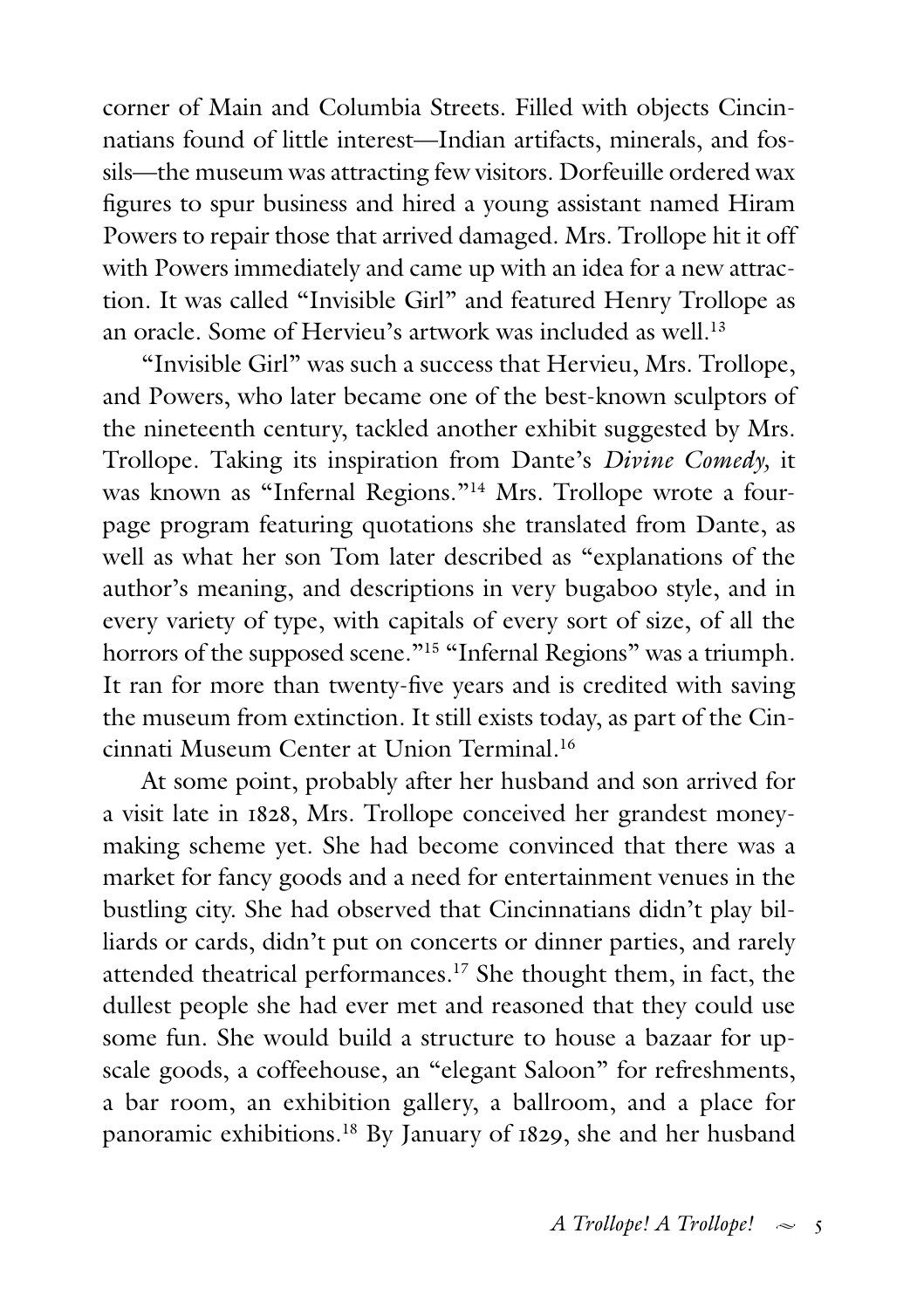had purchased land for the project, and Mr. Trollope had agreed to return to England to raise money for it.19

Mrs. Trollope contracted malaria and almost died in the summer of 1829, but the bazaar went up anyway. Situated on Third Street east of Broadway, near the site of old Fort Washington, it was designed by Seneca Palmer and was without question the most unusual building ever built in Cincinnati.20 Mrs. Trollope, a romantic at heart, wanted to make a statement to attract attention, and so she did. The four-story structure, sometimes considered the first department store, most closely resembled the Egyptian Revival style, but was actually something of a hodgepodge in design. Timothy Flint, editor of the *Western Monthly Review* and one of the few people Trollope liked in Cincinnati, described it as a "queer, unique, crescented Turkish Babel."21 Urgently in need of money, Trollope pushed up the opening before construction was finished and invited the public to visit on October 16, 1829. Cincinnatians were not impressed, with either the goods or the design. Nor did they like the smell. Trollope's innovative plan to provide lighting with gas, possibly for the first time in the city, went awry, and the bazaar smelled like rotten eggs. She ran an ad to announce that she had switched to oil and spermaceti, but people stayed away anyway.<sup>22</sup>

Mrs. Trollope was also disappointed in the knickknacks, furniture, stationery, china, and so forth that her husband had sent for the bazaar in lieu of money. To make matters worse, she had failed to notice that her offerings were already available in other shops at cheaper prices and that her location, apart from the main shopping area, wasn't the best. And, of course, she hadn't really connected with the city's leading citizens, who might have made the place a success. Yet, she persevered. She presented two evenings of a "Musical Fantasia," but audiences were slim. Hervieu exhibited a massive painting, *The Landing of Lafayette at Cincinnati,* but no luck. By early March 1830, financial disaster had struck. The goods of the bazaar, as well as Mrs. Trollope's personal belongings, were seized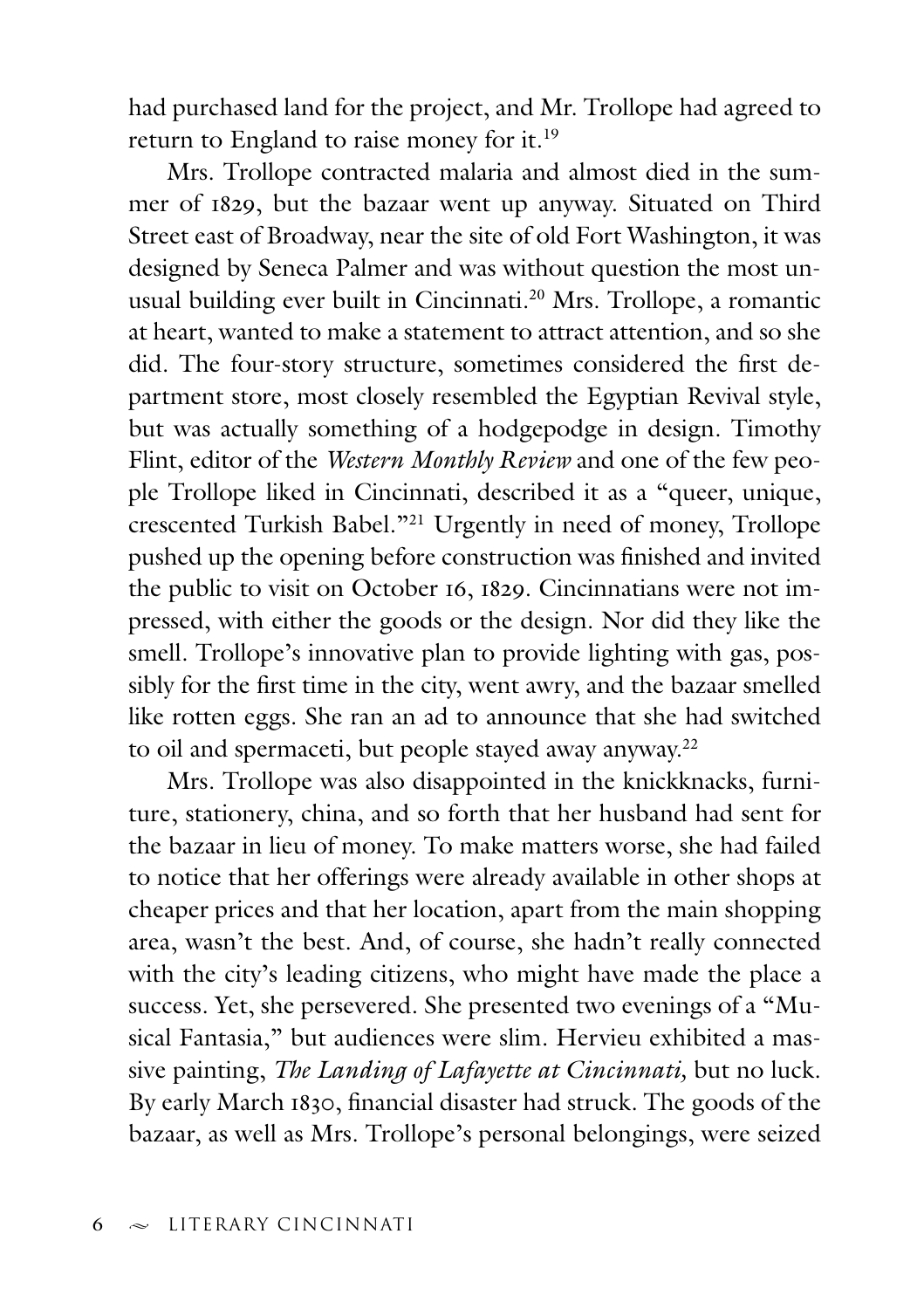

FIGURE 1.2 Trollope's Bazaar on Third Street. Cincinnati Museum Center-<br>Cincinnati Historical Society Library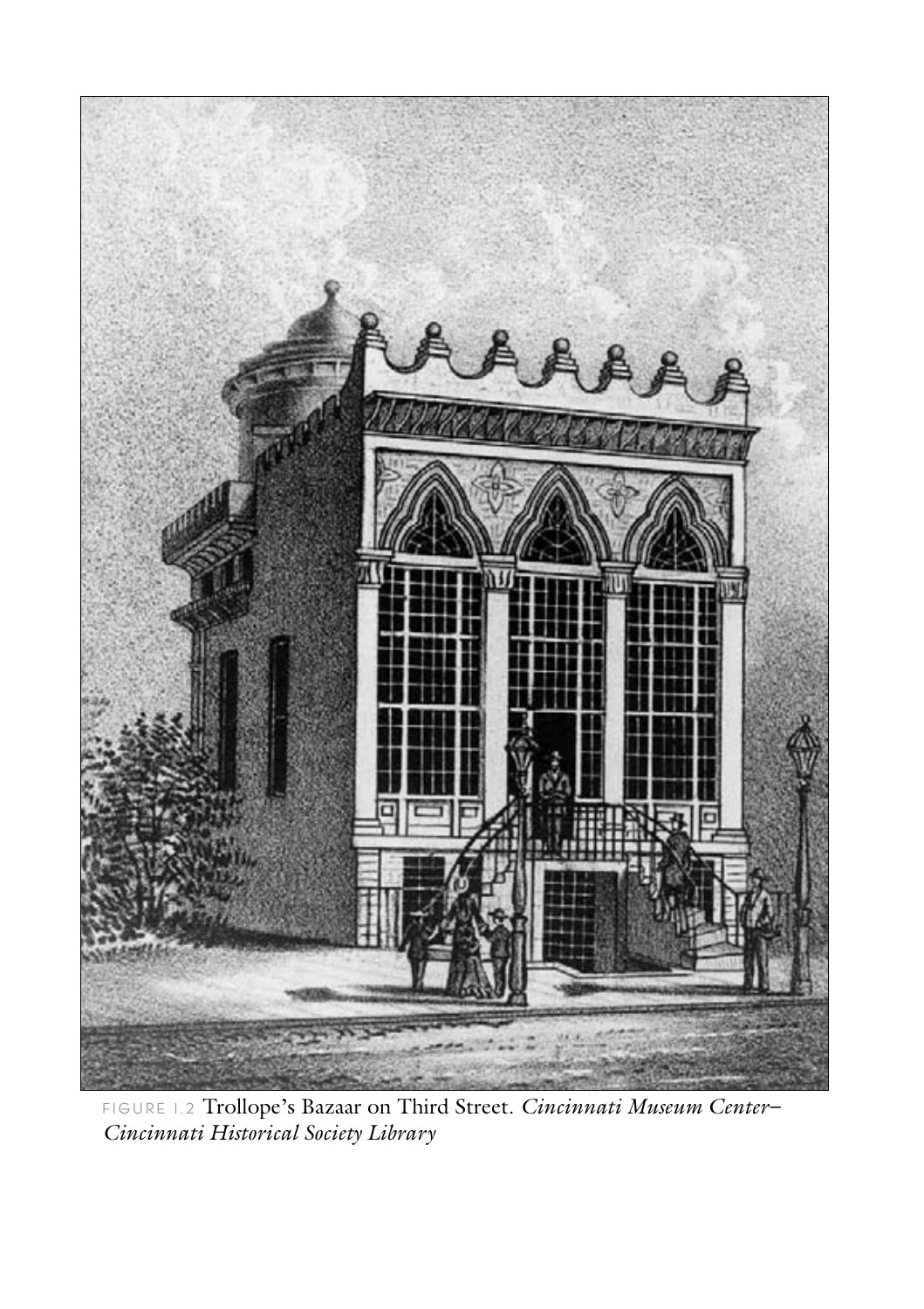by creditors, and Mrs. Trollope and party were thrown out of their house. A neighbor took them in briefly, but soon they boarded the Lady Franklin to get out of town.<sup>23</sup>

Fanny Trollope is believed to have had a travel book in mind from the beginning. Such books were popular at the time, and she kept voluminous notes toward that possible end. She began keeping notes on Cincinnati early in her stay, and three notebooks with some sixty-four thousand words on her American experience are now in the Lilly Library of Indiana University at Bloomington.<sup>24</sup> After she fled the city, she decided she should see other parts of America to broaden her perspective, so she briefly visited Washington, Philadelphia, Virginia, New York, and Niagara Falls. She also stayed for a while with a friend in Maryland. By the time she returned to England in August of 1831, her manuscript was almost done.

When *Domestic Manners of the Americans* came out in 1832, the English, curious about life in America and wrestling with the question of whether to institute greater democracy themselves, devoured the book.25 Of course, Americans read it too, appalled at their depiction as rude, spitting, bumpkins who lived in a land filled with freewheeling hogs and nasty mosquitoes. The term "to trollopize" was coined to suggest harsh criticism. A man who failed to sit with proper decorum in his theater box or spat on the floor of the music hall was hailed with "A Trollope! A Trollope!"<sup>26</sup> Mrs. Trollope was scorned everywhere in America.

With almost half of *Domestic Manners* specifically focused on Cincinnati, its residents were particularly upset. Cincinnati's selfimage and its public image, both of which had been strong when Mrs. Trollope arrived, were seriously damaged. The local citizenry, who thought Mrs. Trollope the rude one, lashed out in anger. Historians have sometimes argued that the book had a positive effect on Cincinnati because it prompted the city to improve its cultural offerings (they are now considered excellent), but Mrs. Trollope's notoriety lives on. As recently as 2003, noted author and literary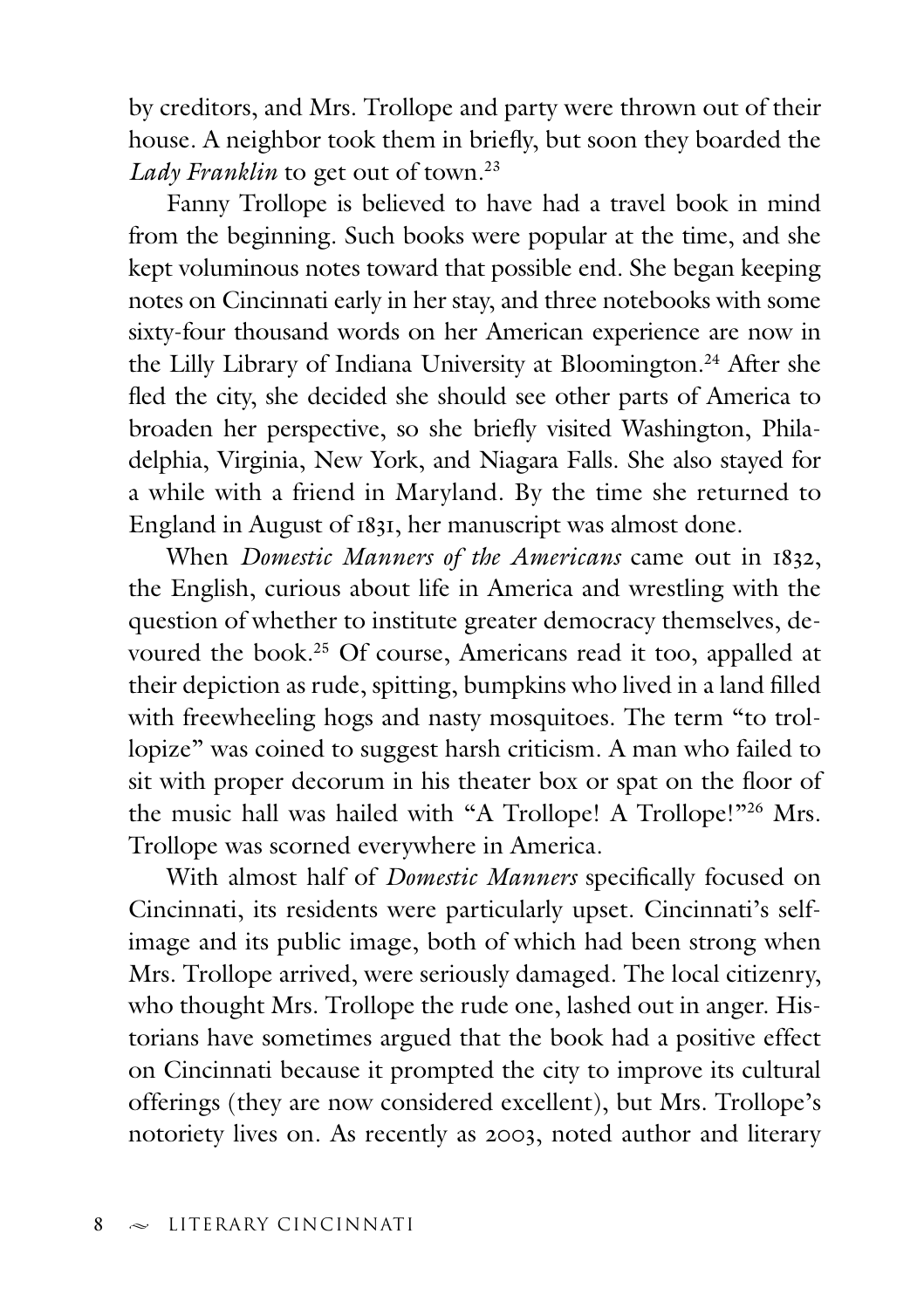critic Edmund White, a native Cincinnatian, published *Fanny: A Fiction,* a historical novel that assumes the voice of Mrs. Trollope to tell what purports to be the story of Fanny Wright. The fictional Trollope lapses extensively into tales of her own life, and there, with some embellishments, it all is again: the bazaar, the Western Museum, the hogs, the crude Cincinnati manners. Fortunately, White at least lets poor Hervieu off the hook. Cincinnatians had always gossiped about his relationship with Trollope, but it was probably innocent. White gives her a clandestine affair with an African American blacksmith named Cudjo instead.

*Domestic Manners* comes off today as somewhat mild, probably truthful, often comic, and in some ways predictable, given that Cincinnati was still a frontier city and that the English and American cultures of the day were so different. Nor is it surprising that Mrs. Trollope, who had miserable experiences in the city, found little to her liking except the meat and vegetables. On the contrary, as one writer pointed out, it is something of a backhanded compliment that she compared a frontier town in its infancy to the great old capitals of Europe.27

Fanny Trollope went on to write forty more books, including four novels in which she drew upon her travels in America. One, *The Old World and the New,* features a family not unlike her own that settles on an estate about ten miles from Cincinnati. That book looks more gently at the area, but is rarely read today and never eclipsed the picture she first painted. Although Mrs. Trollope endured other difficult periods—financial struggles, the death of her husband in 1834, and the deaths of three of her five adult children from tuberculosis—she never gave up and ended her life in luxury, living in a Florence mansion called Villa Trollope with her son Tom and his family. Her son Anthony, whose work is said to owe a debt to hers, became one of the Victorian era's most respected authors, and she herself is credited not only with one of the earliest successful writing careers for women but also with